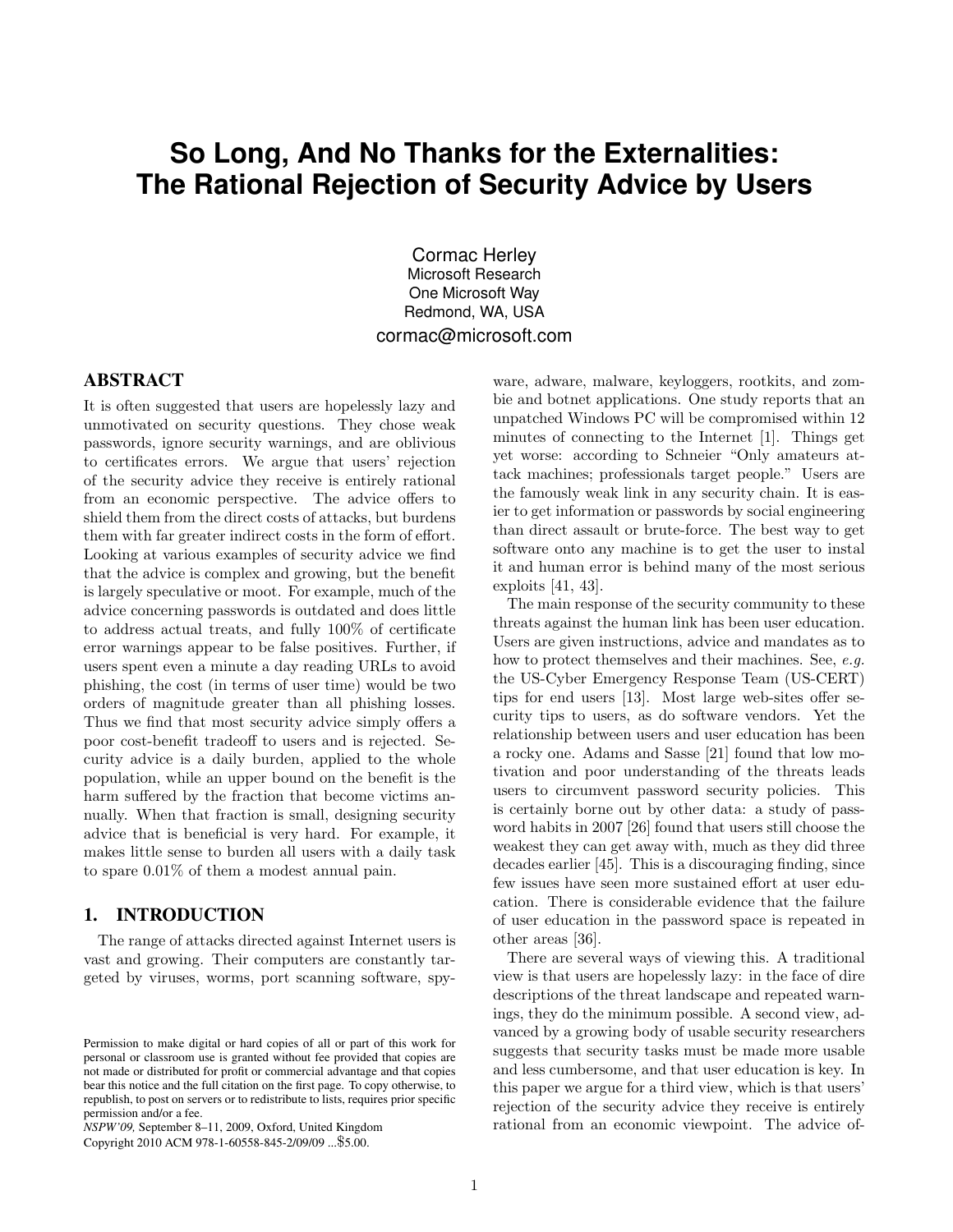fers to shield them from the direct costs of attacks, but burdens them with increased indirect costs, or externalities. Since the direct costs are generally small relative to the indirect ones they reject this bargain. Since victimization is rare, and imposes a one-time cost, while security advice applies to everyone and is an ongoing cost, the burden ends up being larger than that caused by the ill it addresses.

We examine three areas where much effort has been put (to little apparent effect) in user education: password rules, phishing site identification, and SSL certificates warnings. In each we find that the advice is complex and growing, but the benefit is largely speculative or moot. For example, it makes little sense to invest effort in password strength requirements if phishing and keylogging are the main threats. It does not pay to learn URL reading rules to recognize phishing sites when the direct losses borne by users average less than a dollar a year. It's hard to blame users for not being interested in SSL and certificates when (as far as we can determine) 100% of all certificate errors seen by users are false positives.

Thus users ignore new advice for several reasons. First, they are overwhelmed. Given the sheer volume of advice offered no user has any real prospect of keeping up (e.g. the US-CERT advice [13] contains 51 tips, each of which fans out to at least a full page of text). Their effort budget for security matters is, in effect, exhausted (*i.e.* at a certain point any advice for which  $\Delta \text{Cost} > 0$ cannot be accepted unless some other advice is abandoned). Second, in some cases the benefit is entirely moot, or is perceived by the user to be moot. For example, the benefit of choosing a strong password is entirely moot (*i.e.*  $\Delta$ Benefit  $\equiv$  0) if the user has a keylogger on his machine. Equally, if an unpatched Windows machine "is infected within 12 mins" [1], then a user may wonder what is the point of even basic precautions? Third, the claimed benefits are not based on evidence: we have a real scarcity of data on the frequency and severity of attacks. So the absolute reduction of risk for any attack is speculative (*i.e.*  $\Delta$ Benefit =??). Finally, security advice helps users reduce exposure to the direct costs of an attack while increasing their indirect costs. However, for many Internet crimes the externalities are many times greater than the direct dollar losses. And users are liable for only a part, if any, of the direct losses. This means that a fractional decrease in the direct losses (dollars) in exchange for an increase in externalities (effort) is simply a poor tradeoff. To make this concrete, consider an exploit that affects 1% of users annually, and they waste 10 hours clearing up when they become victims. Any security advice should place a daily burden of no more than  $10/(365 \times 100)$ hours or 0.98 seconds per user in order to reduce rather than increase the amount of user time consumed. This

2

generates the profound irony that much security advice, not only does more harm than good (and hence is rejected), but does more harm than the attacks it seeks to prevent, and fails to do so only because users ignore it. In the model we set forward it is not users who need to be better educated on the risks of various attacks (as Adams et al. [21] suggest), but the security community. Security advice simply offers a bad cost-benefit tradeoff to users.

Few terms are as overworked as Kuhn's "Paradigm Shift" [51] to describe the revolution that is necessary when one way of thinking is incapable of keeping pace with developments. However the conditions that preceded the Copernican revolution mirror the current state of affairs: an existing system can be kept going only with constant patching. But the rate at which new patches are needed causes ballooning complexity, which ultimately cannot be supported. According to Kuhn:

"Given a particular discrepancy, astronomers were invariably able to eliminate it by making some particular adjustment in Ptolemy's system of compounded circles. But... astronomys complexity was increasing far more rapidly than its accuracy and that a discrepancy corrected in one place was likely to show up in another."

We face an analagous problem with security and user training. Each attack necessitates a change in the advice users are given. While the warning may be important, and the information good, it increases the complex model with which we cram users' brains.

The rest of the paper is as follows. We next examine three different cases where cumulative advice brings questionable benefit. In Section 3 we look at passwords, in Section 4 training users to parse URLs, and in Section 5 certificate errors. Section 6 covers related work. In Section 7 we examine what lessons can be drawn from this. The appendix addresses some objections.

# 2. COSTS, BENEFITS AND EXTERNALI-TIES

Users perform an implicit cost/benefit calculation when deciding whether to follow security advice or not. The cost is the effort to follow the advice, while the benefit is avoidance of the harm that the attack might bring. The harm includes the monetary loss (if any) that victims endure, but also the time and effort they must spend resolving the situation with the bank. Like many economic activities, Internet crime generates negative externalities: indirect costs not borne by the criminal [39]. In spam for example, the amount of money made by the spammer may be very small relative to the infrastructure and bandwidth costs, and the time wasted by recipients. For example, Kanich et al. [32] document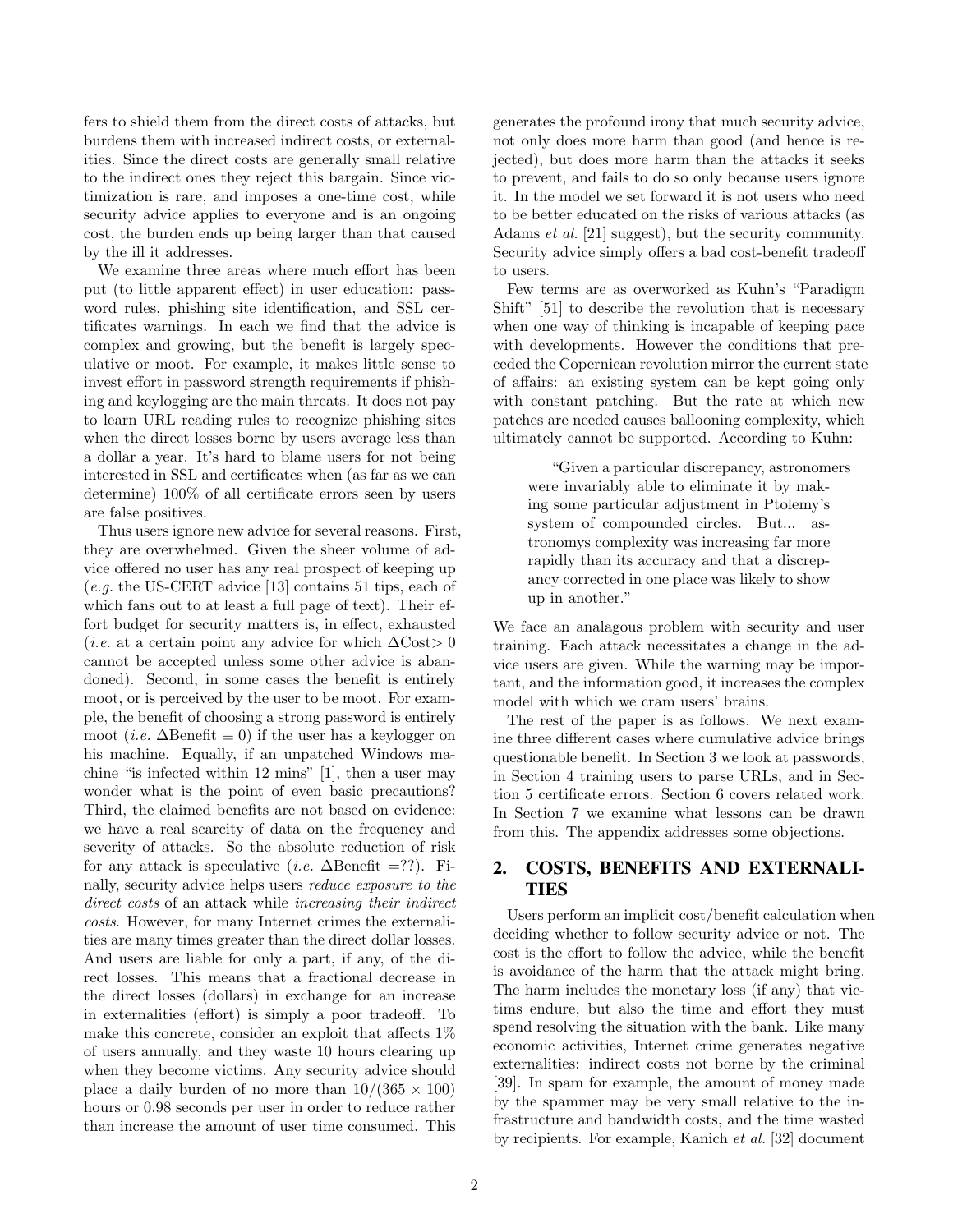a campaign of 350 million spam messages sent for \$2731 worth of sales made. If 1% of the spam made it into inboxes, and each message in an inbox absorbed 2 seconds of the recipient's time this represents 1944 hours of user time wasted, or \$28188 at twice the US minimum wage of \$7.25 per hour. Thus, one portion of the externalities of the campaign is more than  $10\times$  the direct dollar gain to the spammer. Of course the spammer doesn't care whether the externalities are ten, a thousand, or a million times his direct gains: those are someone else's costs, whereas he cares only about his gains.

Similarly, for other Internet crimes: the direct dollar amount gained by the criminal is far from a complete accounting of the damage caused. Let's consider attacks involving online banking. Table 1 summarizes the costs of the attackers, the banks and users. As far as direct costs are concerned it is a zero-sum game: the attackers gain as much as the banks and victims combined lose. At present it appears that banks make whole any losses suffered by users (e.g. after initially refusing, Bank of Ireland refunded victims of a 2006 attack in full [2]). See also Section 3.3 for a description of bank reimbursement guarantees. Again, the attacker doesn't much care how the banks and users divide the losses among themselves. For the externalities the picture is very different: it is a negative sum game. The attacker gains nothing, but the attacks generate substantial costs for the banks and users, far in excess of the direct losses. The externalities for the bank can include increased support call volume, damage to reputation and increased costs that results from reluctance of users to bank online. According to the Paypal CISO [10]: "Phishing was not just impacting consumers, in terms of general loss, it was impacting their view of the safety of the Internet and it was indirectly damaging our brand." Indrect costs for victim users include the time they spend resolving the fraud case with their bank. Indirect costs for non-victim users includes the effort that they make to follow security advice, and possibly greater costs if they become afraid of banking or shopping online.

The goal of security advice is to protect users from certain attacks. Password strength rules protect them from brute-force and guessing attacks. URL reading protects them from phishing attacks. Identifying certificate errors protects them from MITM or web-spoofing attacks. If the user follows the advice the hope is that he will reduce or eliminate the risk of being a victim. However this addresses only the direct costs of the attack. Thus, for security advice, the ∆Benefit (reduction of direct losses) comes at the expense of ∆Cost (increase of effort). It is hard to make this calculation for an individual user. However aggregate estimates across the whole population are easier to reason about. Thus, we

|                  |               | Indirect costs         |
|------------------|---------------|------------------------|
|                  | Direct Costs  | $(i.e.$ externalities) |
| Attackers        | Gain          | Don't Care             |
| Banks            | Loss          | Reputation             |
| Victim Users     | Possible Loss | Effort.                |
| Non-victim Users | None          | User education         |

Table 1: Costs of online financial fraud. The direct costs are zero-sum: the attacker gain as much as the banks and victims lose. The externalities are indirect costs imposed on banks and non-victim users as they seek to avoid and deal with the consequences of the attacks. For many forms of fraud the externalities are many times greater than the direct costs.

can try to determine whether

$$
\sum_{\text{All Users}} \Delta \text{Cost} < \sum_{\text{All Users}} \Delta \text{Benefit}.
$$

Of course it can be difficult to trace or predict the portion of a reduction in losses that springs from a particular piece of security advice. However if the increase in externalities is greater than the *total* direct losses, *i.e.* 

$$
\sum_{\text{All Users}} \Delta \text{Cost} > \text{Total Direct Losses}
$$

then a piece of advice certainly represents a poor cost benefit tradeoff for the user population. For example, a piece of security advice that requires an hour per year for the average user to follow should reduce direct costs to the users by at least  $$180e6 \times 2 \times 7.25 = $2.6$  bn (again using twice the minimum hourly wage of \$7.25 and an online population of 180 million) to be worthwhile. We will find that this is almost never the case with the attacks that we examine. Instead we find the direct costs are small, or unquantifiable, or borne by the banks rather than users, or are theoretical, protecting users against potential rather than actual losses. Thus the advice offered to users creates a greater burden than the attacks that it purports to save them from and is completely counter-productive.

# 3. PASSWORD RULES

#### 3.1 The Costs

Passwords, and the rules that govern their choice, use and maintenance, are one of the main points of interaction between ordinary users and the security community. The habit of users of choosing weak passwords has caused web-sites to set policies that force minimum strength rules. Strength rules generally the constrain passwords with respect to:

1. Length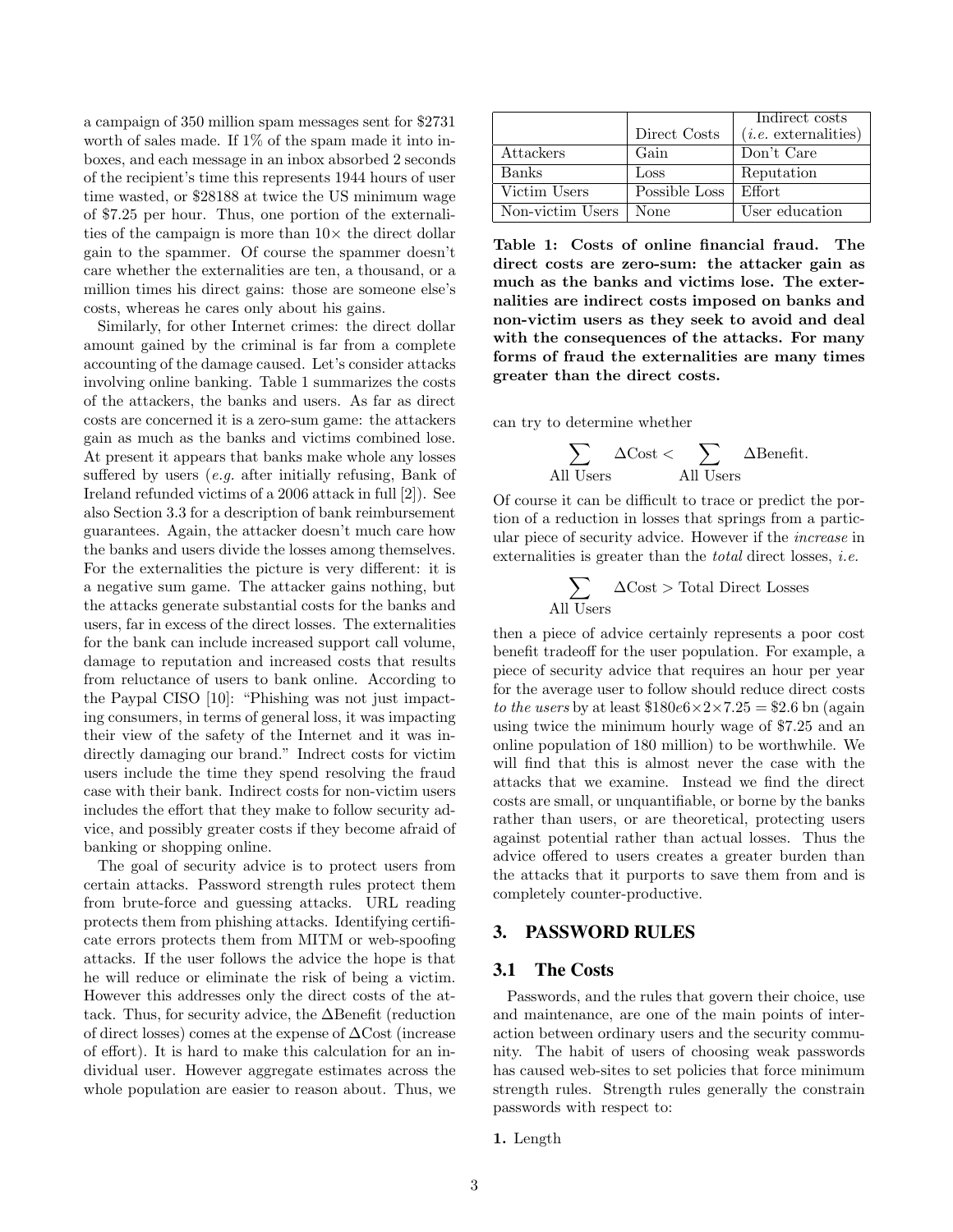- 2. Composition (e.g. digits, special characters)
- 3. Dictionary membership (in any language).

Many sites offer password strength meters that allow users to gauge the quality of passwords. Web-sites with a very loose policy may merely insist on a minimum length. At the other extreme are the rules for truly strong passwords [17]. For example Paypal recommends that a new password "is at least 8 characters long, is not a word you can find in the dictionary, includes both capital and low case letters, and contains at least one special character." In addition there are many rules for how a user should handle the password once chosen. Again there is variation between the instructions offered by different sites. Commonly these rules include the following:

- 4. Don't write it down
- 5. Don't share it with anyone
- 6. Change it often
- 7. Don't re-use passwords across sites.

Rules 4-7 are merely the most common policies usually given to users. Additional rules often cover such matters as never caching a password at a third-party proxy, or re-using old passwords (e.g. cycling back to a previously-used password when a change is forced). For a more complete list see [17].

Different web-sites will have policies that are restrictive to different degrees. This may be deliberate: it can help ensure that users do not share passwords between sites (*i.e.* violate Rule  $# 7$ ) if they have very different strength rules. In fact using a password that is unique to that account is a requirement of many banks [36]. However, this increases the burden on users further. Florêncio and Herley estimate that users have an average of 25 password accounts to manage [26], and re-use is common, the average password being used at 3.9 different sites.

Insisting that users choose a unique strong password for each, which they change often and never write down is clearly a large burden. Adams and Sasse [21] surveyed users about password memorability, and also conclude that choosing secure memorable passwords proves a difficult task for many users.

# 3.2 The Benefits (potential)

It is clear that password policies impose a significant burden on users. However there is far from unanimous agreement on the benefits of many of these requirements.

Rules 1-3 cover password strength. Florêncio et al. [27] suggest that strength rules for web passwords accomplish very little when a lockout rule can restrict access. In this case a simple 6-digit PIN can suffice. Only

when there is an off-line attack on the password does strength become very important. Strength above this minimum accomplishes very little.

Rule 4 enjoins users to avoid writing their password down. However, many security experts question this advice [3, 4]. It's clear that writing passwords in plain view is bad practice, however, keeping them written in a safe place, such as a wallet, only increases the risk from someone who has access to the wallet. If the threat is an anonymous attacker rather than a knowledgeable opponent then following Rule 4 carries no benefit.

Rule 6 will help only if the attacker waits weeks before exploiting the password. So this amplifies the burden for little gain. Only if it is changed between the time of the compromise and the time of the attempted exploit does Rule 6 help.

Let's examine the incremental cost/benefit tradeoff for a user who wishes to comply with Rule 7, i.e. he will no longer re-use passwords across sites. As estimated by Florêncio and Herley a typical user has 25 accounts and 6.5 passwords, each used at 3.9 sites (implying a lack of compliance with Rule 7). Thus, to comply  $\Delta$ Cost becomes a 3.9× magnification of the number of passwords he must choose and remember. What can we say of  $\Delta$ Benefit; *i.e.* what risk is eliminated? Without observing Rule 7, if the user shares the same password between sites A and B, and the password from A is compromised and the one from B is not, and the attacker knows his userID at site B, then the site B account is exposed. So this if the risk eliminated in observing Rule 7. This would appear to include only the cases where the user is phished (rather than keylogged) or a rogue employee steals the credentials from A. This appears a minor reduction of risk for a 3.9× magnification of password management effort.

Finally, none of Rules 1-5 help at all against phishing and keylogging; *i.e.* the advice is moot and the entirety of the effort wasted against these threats. Rules 6 and 7 are of marginal benefit. Thus, even if a user strictly observes each of the rules indicated above they are by no means safe from exploits that involve password theft.

#### 3.3 The Benefits (actual)

The main attacks against passwords would appear to be [27]: phishing, keylogging, a brute-force attack on the user's account, a bulk-guessing attack on all accounts at the server, and special-access attacks (guessing, shoulder surfing and console access).

As far as we are aware, there is no data available on strength related attacks on passwords of web-sites that maintain lockout policies. The recent attack on Twitter appears to have succeeded since they were one of the few large sites that did not have such a policy [16]. It is harder still to separate out actual the costs (and thus the possible ∆Benefit) for Rules 4-7.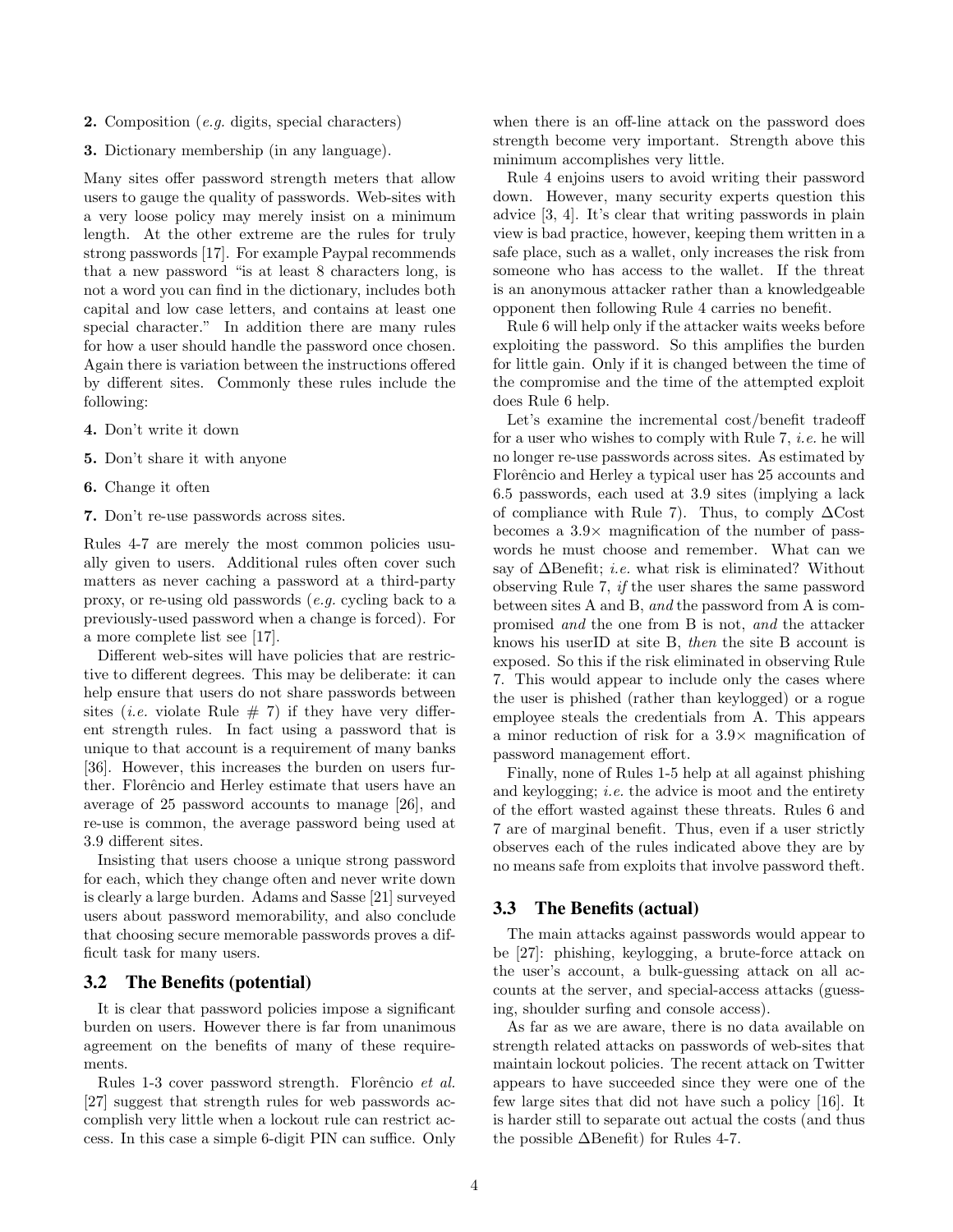However, the Paypal CISO [5] states that "Forty-one basis points is the total fraud number" on Paypal's system. Thus 0.49% of Paypal's revenue, or \$8.8 million, would appear to include all of the password related attacks. Given that Paypal had 70 million active users in 2008, all of the annual security advice should consume no more than  $8.8/70 = 0.1257$  or about one minute of minimum wage time per year.

Finally, in estimating the ∆Benefit in direct losses to the user we must determine how the attackers gains are shared (as losses) between the banks and the users. On this score it appears that banks currently absorb almost all losses. For example, Wells Fargo, in their online security guarantee states [15] "We guarantee that you will be covered for 100% of funds removed from your Wells Fargo accounts in the unlikely event that someone you haven't authorized removes those funds through our Online Services." Similarly, Fidelity's Customer Protection Guarantee reads [12] "We will reimburse your Fidelity account for any losses due to unauthorized activity." Other major banks have similar guarantees. While this may not be true of all banks, in the US unauthorized transfers from financial accounts are governed by Regulation E of the Federal Reserve Board [11]. This covers all transfers except by check and credit card, and limits the user's liability to \$50 if the loss is reported within two days of discovery. Interestingly, even in cases involving negligence the user's liability is limited: "Negligence by the consumer cannot be used as the basis for imposing greater liability than is permissible under Regulation E. Thus, consumer behavior that may constitute negligence under state law, such as writing the PIN on a debit card or on a piece of paper kept with the card, does not affect the consumer's liability for unauthorized transfers." Thus, users are entirely rational to reject any increase in effort which offers to save them from direct losses which appear small, and in most cases, borne by the banks.

# 4. TEACHING USERS TO RECOGNIZE PHISH-ING SITES BY READING URLS

#### 4.1 The Costs

With the advent of phishing and other spoofing attacks it has become clear that users are easily confused as to what domain their browser is connected to. For example, a phishing site can be indistinguishable from the Paypal login page. Early phishing attacks were often hosted at numeric IP addresses and advertised in emails littered with spelling and grammatical errors. It thus seemed sensible to point out that these were obvious indications that might save users from attack. Phishers quickly evolved. It became common to spoof the actual name of the institution under attack using spelling mistakes that were visually similar to the target URL. Thus phishing URLs such as www.paypa1.com and www.bankofthevvest.com became common. This new form of the attack required new advice: be aware of address-bar typos and visually similar URLs. More recently, phishers have used wildcard DNS entries to satisfy users' expectations of what the URL should look like [9]. For example www.paypal.com.login.evil. com. This requires yet more revision of the instructions to users. Users who have listened to previous instructions may expect that when going to Paypal the the URL should contain "www.paypal.com." However, in this attack, the URL does contain "www.paypal.com," but not in the right place. The instructions must be revised again. In fact, this path of user education, leads in the direction of teaching users the rules for parsing URLs. Table 2 shows the evolving complexity of the URLs that phishers have employed. Users must understand that what appears as a link in an email or document is not necessarily the advertised link. For example

#### <a href="www.evil.com">www.PayPal.com</a>

may look to the user as a link to Paypal, but will of course take them to www.evil.com. This requires and understanding that the path is different from the host. In reading the host it requires an understanding that numeric IP addresses have unknown owners. That the DNS system is hierarchic; that the dot has special status, that hosts are read right to left and that the toplevel domain and second level domain are special. That the second level domain is generally the most important indicator of who controls the site.

What started as seemingly reasonable advice to protect users from harm is evolving into a requirement to teach them how to read URLs. However, the "L" in URL stands for "locator", not "location." A URL is computer program rather than a pointer, albeit a simple one in a constrained language. Further, even if we teach users to read URLs, it requires that users have an expectation of what should appear in the address bar. Cached queries from both the Google and Yahoo! search engines load from numeric IP addresses, users who configure their own router will often reach the interface via a private numeric IP address, e.g. 192.168.\*.\*. Thus warning users even about numeric IP addresses requires context and caveats. Many sites redirect users from one domain to another. Thus Paypal loads content from www.paypalobjects.com as well as www.paypal.com and so on. Many banking sites have URLs that do not resemble or contain the bank name (e.g. Bank of Ireland online banking is done at www.365online.com).

Other exceptions abound. URLs such as www.boi. com.nyud.net are encountered when using a distributed Content Delivery Network such as CoralCDN [34] or link-translating proxy such as URRSA [37]. Pages that look indistinguishable from the PayPal login page are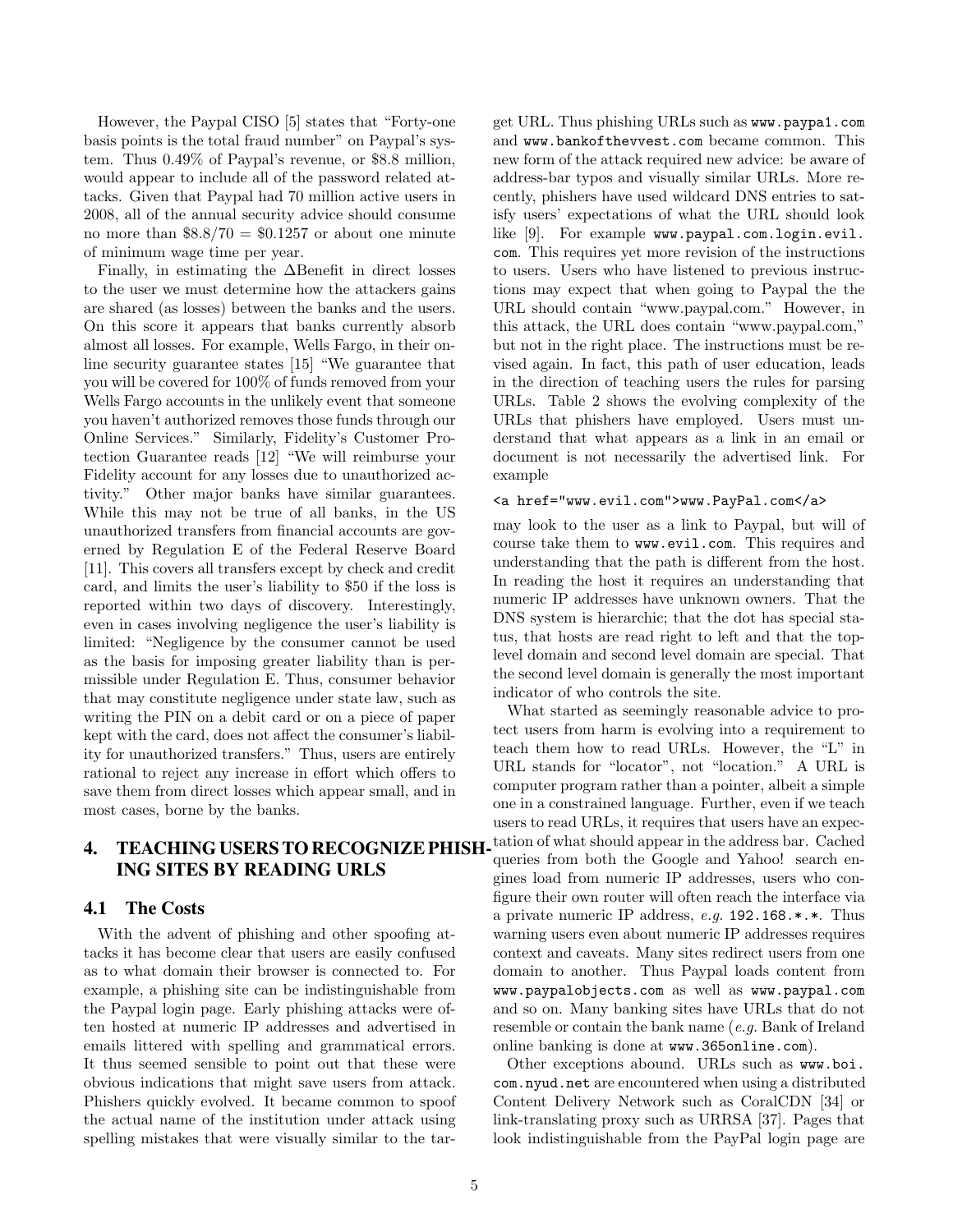| Address                          | Message to users                                   |  |
|----------------------------------|----------------------------------------------------|--|
| 192.34.23.1                      | Numeric IP addresses are suspect                   |  |
| www.paypa1.com                   | Address-bar typos                                  |  |
| www.paypal.so                    | Incorrect top-level domain                         |  |
| www.geocities.com/www.paypal.com | Institution should appear in path rather than host |  |
| www-paypal-com.evil.com          | Punctuation matters: $\cdot$ $\neq$ $\cdot$ .      |  |
| www.paypal.com.evil.com          | Domains are read right to left                     |  |

Table 2: Increasing sophistication of phishing URLs requires increasing complexity of the security advice to users.

to be found via any of thousands of anonymizing proxies. Some very large sites, such as Amazon and eBay do have versions of their sites that load from different toplevel domains. Thus advice on reading URLs must make clear that www.amazon.co.uk is a legitimate site that is controlled by Amazon, while www.bankofthewest.co. uk is not controlled by BankOfTheWest.

#### 4.2 The Benefits (potential)

The main difficulty in teaching users to read URLs is that in certain cases this allow users to know when something is bad, but it never gives a guarantee that something is good. Thus the advice cannot be exhaustive and is full of exceptions.

Recall this is all to help the user avoid a single type of attack (phishing). Let's again examine the incremental cost/benefit situation for a user. A user who conscientiously follows the rules on URL parsing shoulders a considerable burden. The ∆Benefit is that he avoids some subset of phishing sites. As before, this benefit is moot if there is a keylogger on his machine. If that is the case then his ∆Benefit for taking the trouble to recognize phishing sites is wasted.

#### 4.3 The Benefits (actual)

As before the actual ∆Benefit to the user depends on how the bank and the user split their loss  $(i.e.$  the attacker's gain). As mentioned in Section 3.3 it appears that most banks shoulder the entire loss [15, 12]. In this case ∆Benefit to the user is zero: he has no loss, even if he is phished.

Suppose not however: suppose that instead the entire burden falls on users. In previous work [28] we estimated US annual phishing losses at \$60 million. This upper bounds the annual value ∆Benefit of any advice that helps a single user avoid phishing at  $$60e6/180e6 =$ 0.33 or 33 cents (assuming online population of 180e6 in the US). That is, the best case value of any advice that helps users avoid phishing is worth less in direct losses than the cost of a first class stamp. Even for minimum wage users any advice that consumes more than  $0.33/7.25 = 0.045$  hours or 2.6 minutes annually is a poor tradeoff. Thus any piece of advice that requires more than 2.6 minutes *per year* to follow is unprofitable from a cost benefit point of view.

This observation produces the following ironies. First, banks have more to fear from the indirect losses such as support costs generated by their own customers than their direct losses to phishers. For example, Wells Fargo has 48 million customers [14]. An agent-assisted password reset (estimated at \$10 per reset) by 10% of their users would cost \$48 million, easily dwarfing Wells Fargo's share of the overall \$60 million phishing losses. Second, users are burdened more by the security advice surrounding phishing than all of the direct losses. In both cases it is the externalities of phishing rather than the direct costs that represent the true burden.

## 5. CERTIFICATE ERRORS

#### 5.1 The Costs

SSL was put in place to protect content from a Man-In-The-Middle attack as it flows over the network. Notwithstanding some recent attacks it appears to serve this function well. Thus when SSL connected to https: //www.paypal.com the content is encrypted between the browser and Paypal's server. However, to verify that the browser is connected to the correct site the user must be able to verify and check the certificate. There is a great deal of evidence that users do not understand or notice the https:// indicator [24, 48]. Further, they do not appear to notice the lock icon, or understand that it must appear in a certain position. For example, Dhamija and Tygar [23] find that users believed that a lock icon that appeared in the content of the page indicated that it was secure.

Thus to be able to verify that the browser is SSL connected to a particular site the user needs to understand that certain parts of the browser are different from others; i.e. that the "chrome" at the top and the bottom is different from the content served by the site. Even here there is an exception, since what appears in the address bar is controlled by the site. For example, any site can trivially employ a picture of a lock as their favicon.ico image, and thus have a lock icon always appear in the address bar.

In addition, since the vast majority of web content is non-SSL, the user needs to know when he should check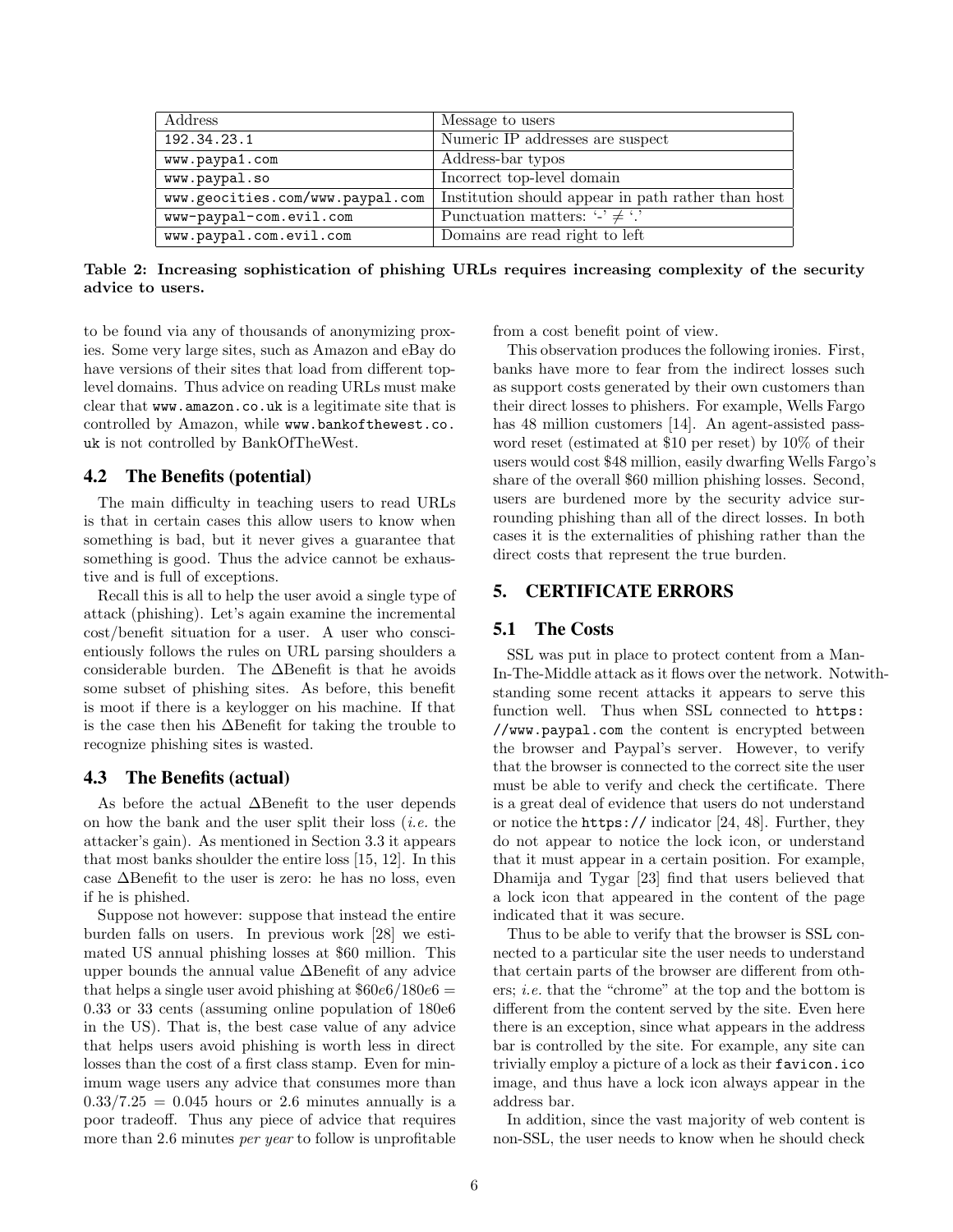for a certificate. Here there is no simple rule. Some sites use SSL for the POST event that sends the password to the server, but otherwise leave content unencrypted (e.g. gmail, hotmail, yahoo, facebook, myspace etc). On these sites the user will never see a certificate (but will see a certificate error if it is mis-configured). On other sites, including many bank sites, the main page is non-SSL, but the if the user clicks on the login page the browser switches to SSL  $(e.g.,$  citibank). Still others encrypt anything related to a user's login session  $(e.g.$  Paypal). Thus, even if a user can be relied upon to check certificates, it is far from simple to tell a user when he should see one. Sobey et al. [30] suggest that Extended-Validation (EV) certificates may actually generate more confusion than existed before their introduction. Sunshine et al. [31] find that users are effectively trained to ignore certificate warnings by seeing them repeatedly when there is no real security treat.

#### 5.2 The Benefits (potential)

The protection from a MITM attack is a powerful incentive to use SSL. However, to eliminate the possibility of a MITM attack the user must type the entire URL, including the method. For example, consider the following ways of navigating to PayPal:

- 1. Type https://www.paypal.com
- 2. Type http://www.paypal.com and get redirected
- 3. Type paypal Cntrl-Enter (browser adds www. and .com)
- 4. Search for "paypal" using google and click link
- 5. Click bookmarked site https://www.paypal.com
- 6. Click bookmarked site http://www.paypal.com and gets redirected

In 2, 3, 4, and 6 the user goes over the open network unencrypted and doesn't get the protection of SSL. Paypal redirects requests for http://www.paypal.com to https://www.paypal.com (*i.e.* directs the browser to use SSL), but by then it could be too late. For example, a bad router can take the user to a spoof site www.paypal.com.bad.com and provide a perfectly valid certificate. Thus, even to get protection from a MITM attack the user must either bookmark the SSL site, or type the full URL and method; i.e. use method 1 or 5. There is evidence that few users do this [6]. Instead typing into the search bar appears to be a main means by which users navigate to sites.

## 5.3 The Benefits (actual)

Browser vendors have invested considerable effort in making it harder to ignore certificate errors. In Firefox version 3, when encountering an expired, invalid or self-signed certificate the user sees an interrupt page explaining that the SSL connection failed. If he chooses to add an exception he sees another interrupt page with more warnings and a choice to add an exception or "get me out of here." If he elects (again) to add an exception he must click to get the certificate, view the certificate, and then add the exception. Internet Explorer 8 is somewhat less intrusive, but the procedure also seems designed to suggest that adding exceptions is very risky. Is it? Ironically, one place a user will almost certainly never see a certificate error is on a phishing or malware hosting site. That is, using certificates is almost unknown among the reported phishing sites in PhishTank [7]. The rare cases that employ certificates use valid ones. The same is true of sites that host malicious content. Attackers wisely calculate that it is far better to go without a certificate than risk the warning. In fact, as far as we can determine, there is no evidence of a single user being saved from harm by a certificate error, anywhere, ever.

Thus, to a good approximation, 100% of certificate errors are false positives. Most users will come across certificate errors occasionally. Almost without exception they are the result of legitimate sites that have name mismatches, expired or self-signed certificates. Thus the average user has seen certificate errors, but purely as an annoyance and never as something that saved him from harm. Of course, even if 100% of certificate errors are false positives it does not mean that we can dispense with certificates. However, it does mean that for users the idea that certificate errors are a useful tool in protecting them from harm is entirely abstract and not evidence-based. The effort we ask of them is real, while the harm we warn them of is theoretical.

# 6. RELATED WORK

There has been a great deal of work in the last few years on the failure of user education to achieve the desired goals. In fact, we cannot give more than a sampling of the work in this area. The New Security Paradigms Workshop (NSPW) has published numerous papers advocating for user-centric approaches to security. A panel discussion by Greenwald  $et \ al. [49]$ for example, examined the user boycott of security and questioned whether they have too much rather than too little security. Since 2005 the Symposium on Usable Privacy and Security (SOUPS) has provided a forum for Usable Security research.

Zurko and Richards [38] introduced the term usercentered security in 1996 to refer to systems that have usability as their primary goal. Adams and Sasse [21] found that choosing strong memorable passwords was a serious challenge for most users, and that many were unmotivated owing to a poor understanding of the risks. Dhamija and Tygar [23] report that users are confused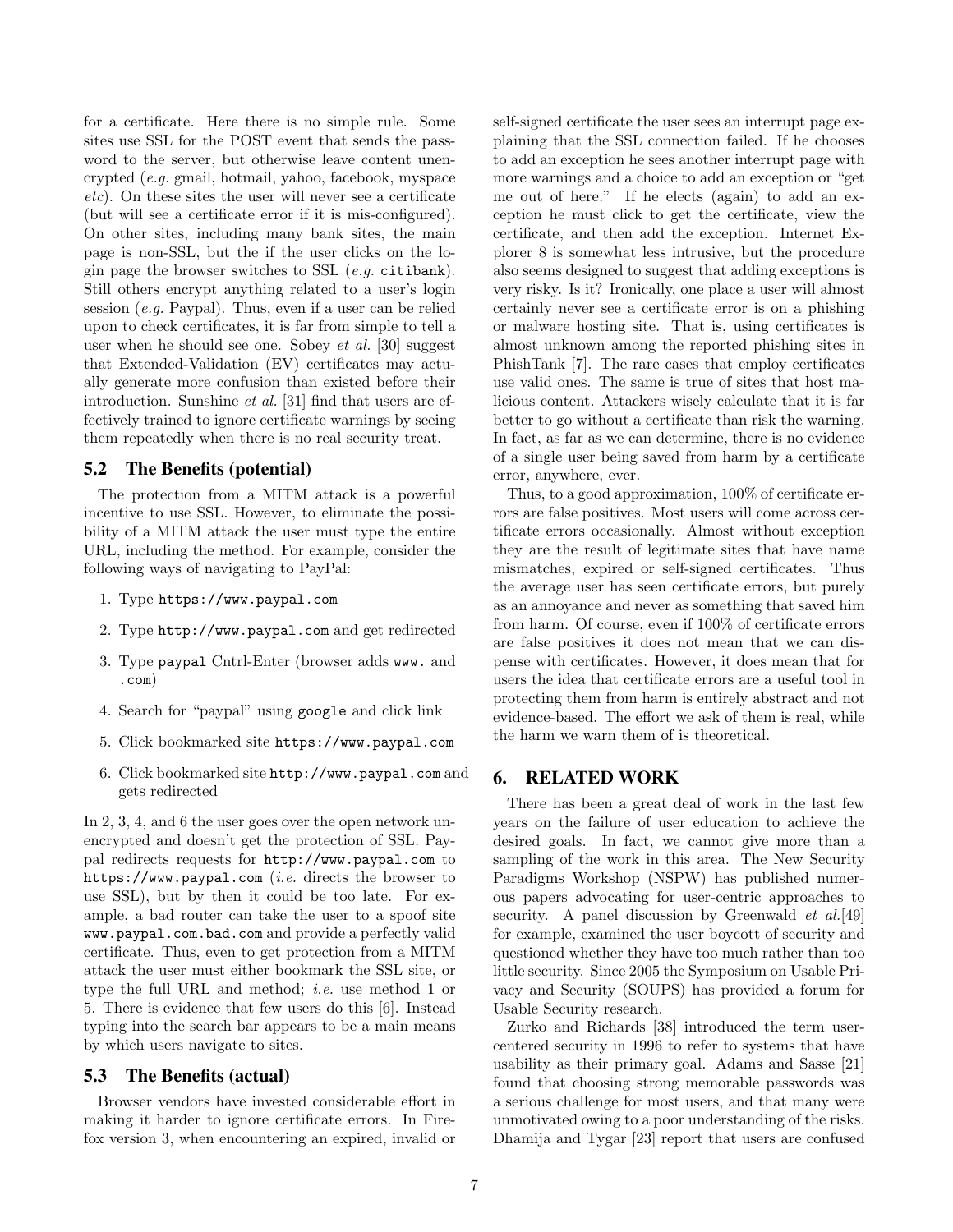as to the distinction between the content of a web-page and the chrome of the browser. They also find that getting users to act on the absence of a security indicator is very difficult. Wu et al. [53] find that users ignore the warnings provided by anti-phishing toolbars. Anandpara et al. [52] find that many phishing IQ tests measure fear but not ability to tell good sites from bad. Whitten and Tygar [24] find that most users are unable to successfully navigate an encryption software package. Schechter *et al.* [48] find that users are largely oblivious to the presence or absence of the lock icon when logging in to a bank account, and are easily persuaded to ignore the absence of the SiteKey mutual authentication image. Egelman et al. [47] looked at the effectiveness of browser phishing warnings. Jakobsson et al.[35] detail the results of a user study to determine which cues induce trust and find that users assessment of trustworthiness often relies on cues not designed as security features. Sunshine et al. [31] find in a survey of over 400 users that a majority ignored SSL warnings in a wide variety of conditions. Stewart and Martin [25] study the efficacy of warnings. They suggest, that to be effective, warnings must communicate the risks clearly, and give easily understood instructions for avoiding the harm. Jackson *et al.* [22] point out that EV certs do not necessarily improve users understanding of the security context. Sobey et al. [30] suggest that EV certificates have actually generated more confusion. Mannan and van Oorschot [36] carry out a detailed examination of the usability of online banking. A study involving 123 users finds a large gap between banks security policy expectations and users' actions.

Florêncio et al.<sup>[27]</sup> first do a detailed examination of the costs and benefits associated with passwords. Numerous others have touched this issue over the years. Bellovin [46] also questions whether accepted wisdom such as password advice on security checklists are accomplishing their desired goals.

Anderson et al. [42] first proposed the comprehensive examination of security from an Economics perspective. He observed, for example, that economists have long studied how misaligned incentives often produce undesired outcomes, and many of these results carry lessons for security. Since 2001, the Workshop on the Economics of Information Security has explored these and other areas of overlap between economics and security. For example, there has been much interesting work on the establishment of a market for security vulnerabilities [20] and the Economics of Privacy [18]. The notion of security as an externality (i.e.the fact that the direct dollar losses are far from being a complete accounting of the problem) has also been examined by Anderson [44]. Herley and Florêncio [28, 29] document that direct losses due to phishing and certain other forms of cybercrime are far lower than generally estimated.

The usable security community has produced many approaches that reduce the cost of teaching users. Security Cartoon [8] attempts to convey real world advice in a format that is easily digested by users. PhishGuru [40], addresses phishing education to users after they have responded to a fake phishing message. Similarly APWG/CMU Phishing Education Landing Page Program (which replaces discovered phishing pages with an educational site: http://education.apwg.org/r/ about.html) is an excellent example that manages to target the at-risk population at no cost to the larger population.

The most closely related work is that of Beautement et al. [19]. They find that bypassing security policies on how data is to be handled is a widely employed practice. For example, mandates that sensitive data on laptops and portable drives be encrypted are routinely ignored. They also introduce the idea of compliance budget, which formalizes the understanding that users, and organizations, do not have unlimited capacity to follow new instructions and advice. In the language of Beautement et al. our work can be seen as a demonstration that users are effectively in an impossible compliance regime. Many authors have drawn attention to the large usability gap in security offerings. Zurko [33], for example, suggests that usability problems are a sign of failure to know the audience, a sign of fundamental trouble in any business. Adams and Sasse [21] point out that many security policies encourage an adversarial relationship with users. This paper can be seen as an extension of this line of enquiry.

## 7. ANALYSIS AND IMPLICATIONS

While we argue that it is rational for users to ignore security advice this does not mean that the advice is bad. In fact much, or even most of it is beneficial. It's better for users to have strong passwords than weak ones, to change them often, and to have a different one for each account. That there is benefit is not in question. However, there is also cost, in the form of user effort. In equilibrium, the benefit, to the user population, is balanced against the cost, to the user population. If observed user behavior forms the scales, then the decision has been unambiguous: users have decided that the cost is far too great for the benefit offered. If we want a different outcome we have to offer a better tradeoff. We examine next how we got things so wrong, and look at ways to make things better.

### 7.1 Users Understand Risks better than We do

In one view of the world users are ignorant of the risks they face and must be educated to save them from themselves. "If only they understood the dangers," the thinking goes, "they would behave differently." However, this pre-supposes that we understand the risks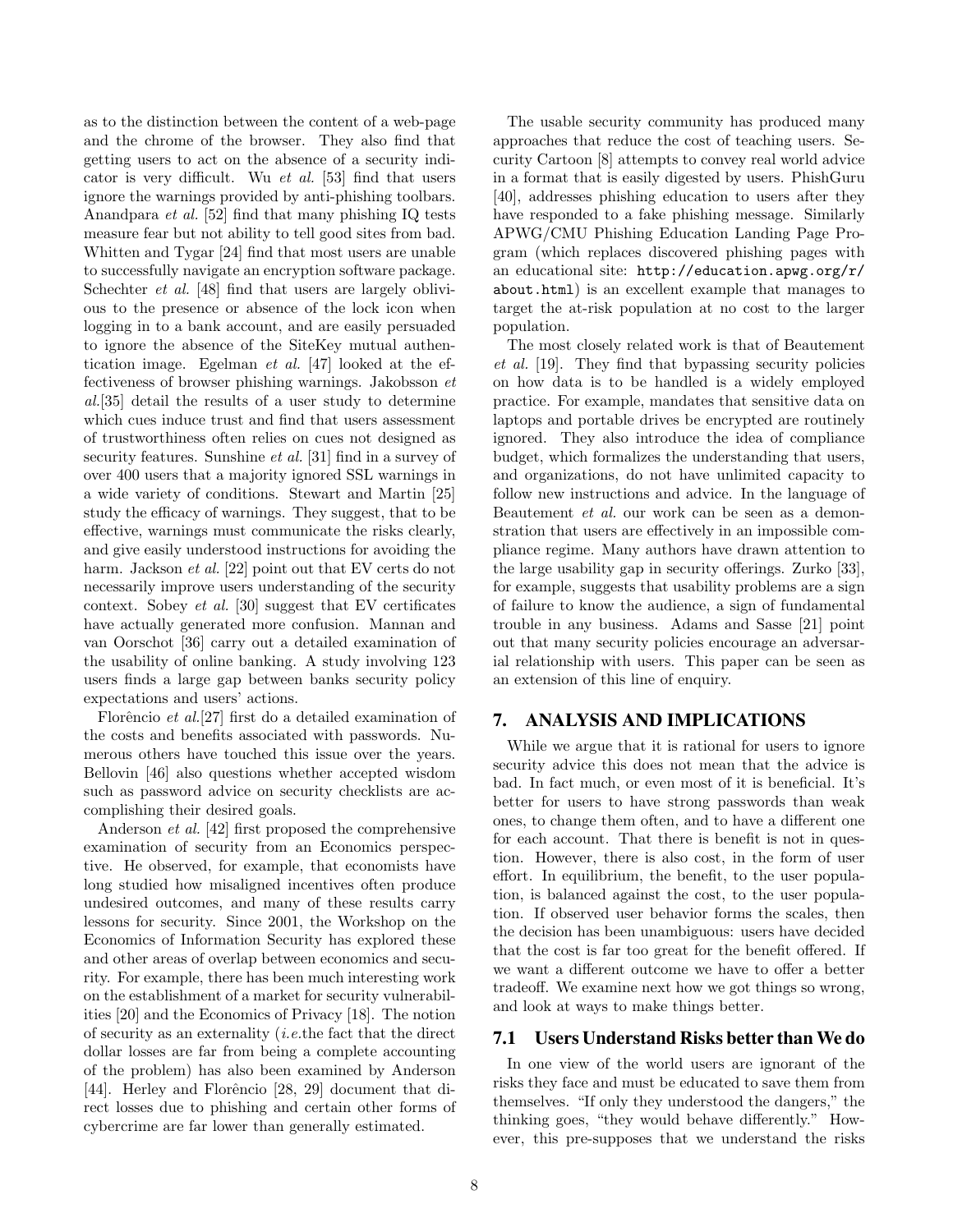better than users. Do we? Do we have evidence to demonstrate that users who follow advice fare better than those who ignore it? And that the difference is worth the extra effort? Remember, to get users to change we have to persuade them, not merely that there is benefit, but that, in deciding that the benefit is not worth the cost, they have seriously miscalculated.

Here we run into the well-known lack of data in security. What percent of users have their accounts compromised because of password strength? How many had compromises because they wrote the password down, did not change it often enough or re-used across sites? We quite simply don't know. As with passwords (arguably the most visible aspect of user security) so with the other subjects of advice: in many cases we simply have no information on successful compromise rates for most attacks and thus can't show that the cost-benefit calculation is favorable.

# 7.2 Worst-Case Harm and Actual Harm are not the Same

In the absence of actual compromise data the security community often speaks of worst-case risk. While worst-case analysis is a necessary tool in analyzing systems and protocols it turns out to be a poor way of motivating users. For example, the worst-case outcome of ignoring a certificate error is falling prey to a MITM attack, having money stolen and spending a great deal of time on cleanup. The average outcome is that nothing of the kind happens: the user endures a few annoying warnings and proceeds as before. In fact, as we've said, if there's evidence that users are ever saved from harm by certificate errors we are unaware of it. Similarly, the worst-case outcome of sharing a weak password across several accounts is that one is brute-forced and all are compromised. If one of them is an email contact address for further accounts, the effects might ripple outward even more. However, the average outcome is very different: the vast majority of users ignore the strength and re-use advice [26] without apparent ill effect.

This difference between worst-case and actual outcomes causes a profound disconnect between what security advice offers and what users respond to. The worst-case is a factor  $1/p$  greater than the actual harm (where  $p$  is the fraction of users that fall victim to some attack annually). When  $p$  is small (*i.e.*, annual victimization rate is low) this factor can be enormous. For certificate errors we've seen that  $p \approx 0$ . Even for an attack as visible as phishing  $p = 0.0037$  [28, 50], which ensures that the worst-case harm is orders of magnitude more severe than what actually happens. Thus it is users who show a better understanding of the actual risks than those who would school them. The wisdom of the crowd discerns that ignoring some threats brings little actual harm, even when they receive warnings about what might happen. Thus a main part of the problem with security advice is that we hugely exaggerate benefits. The advice is offered as protection against worst-case harms, while users care only about average or actual harm. Further the actual harms of some attacks, such as phishing appear greatly exaggerated [28], indicating that if we knew the actual harms it is likely that user behavior might still not change.

#### 7.3 User Effort is not Free

In addition to overestimating benefits, advice almost always ignores the cost of user effort. The incremental cost of forcing users to choose an 8-character strong password, as opposed to allowing a 6-digit PIN, is hard to measure, but is certainly not zero. And ignoring it leads to a failure to understand the rational and predictable nature of user response.

There are about 180 million online adults in the US. At twice the US minimum wage one hour of user time is then worth  $7.25 \times 2 \times 180e6 = $2.6$  billion. A minute of user time per day is a  $$7.25 \times 2 \times 180e6 \times 365/60 =$ \$15.9 billion per year proposition. This places things in an entirely new light. We suggest that the main reason security advice is ignored is that it makes an enormous miscalculation: it treats as free a resource that is actually worth \$2.6 billion an hour. It's not uncommon to regard users as lazy or reluctant. A better understanding of the situation might ensue if we viewed the user as a professional who bills at \$2.6 billion per hour, and whose time is far too valuable to be wasted on unnecessary detail. Echoing Adams and Sasse [21] we might say: the user is your boss's boss's boss. This would help ensure that we ask for a minute of user time (the boss's) only when absolutely necessary.

When we ignore the costs of security advice we treat the user's attention and effort as an unlimited resource. Advice, policies and mandates thus proliferate. Each individual piece of advice may carry benefit, but the burden is cumulative. Just as villagers will overgraze a commonly held pasture, advice-givers and policy-mandaters demand far more effort than any user can give.

#### 7.4 Designing Security Advice is not an Unconstrained Optimization

A consequence of ignoring cost is that advice is evaluated purely against its ability to reduce risk. We argue that a realistic evaluation must also include cost. For example, suppose a fraction  $p$  of users suffer harm H from particular exploit annually. Security advice which reduces the likelihood of being a victim by  $\Delta p$ delivers benefit:  $\Delta$ Benefit =  $\Delta p \cdot H$ . Any advice for which  $\Delta p \geq 0$  can then be argued to be beneficial. This appears to be the commonly applied criterion. We argue for a higher standard, and suggest that unless  $\Delta \text{Cost} < \Delta p \cdot H$  the advice does more harm than good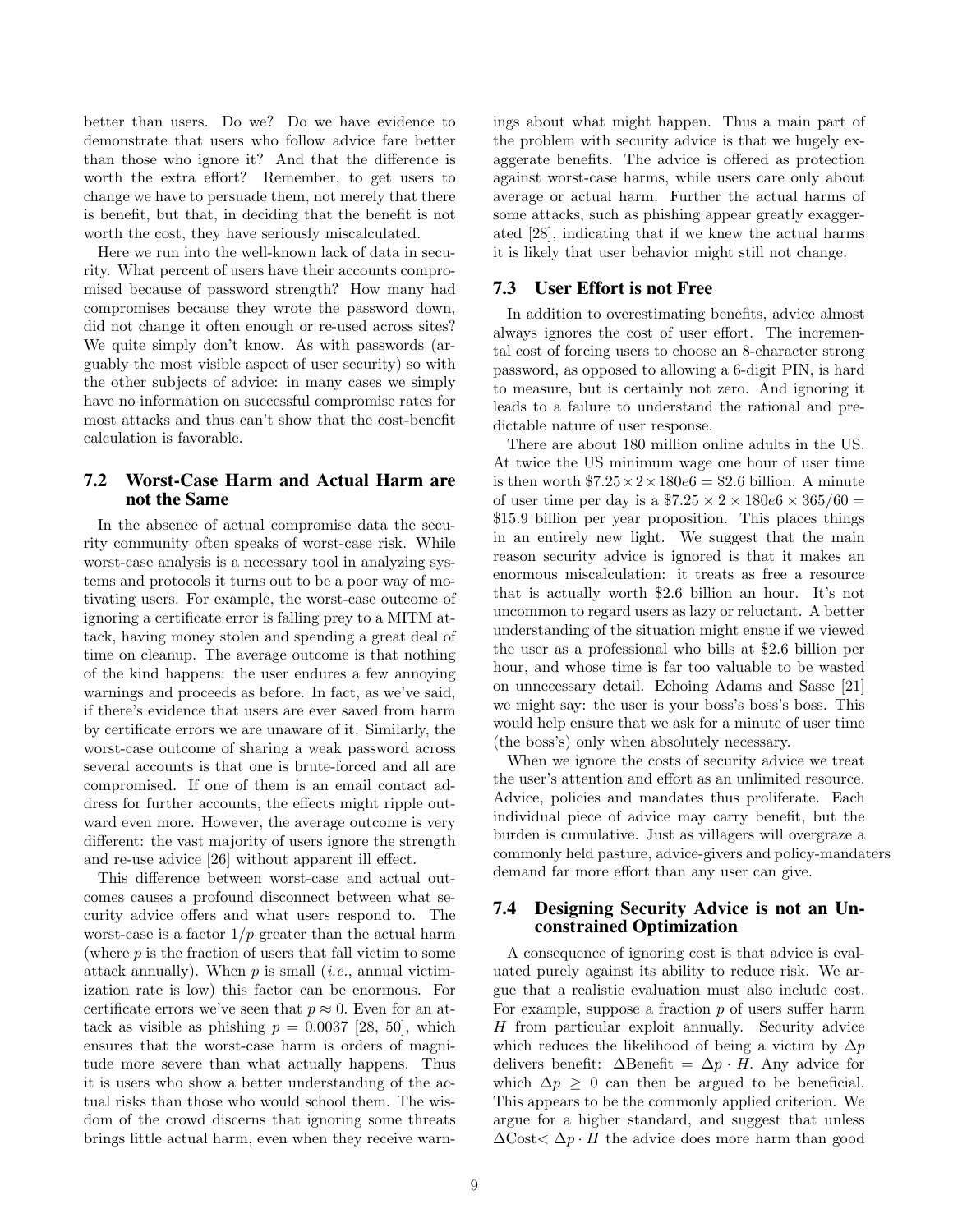and is destined to be ignored. Thus, rather than the unconstrained optimization (where ∆Benefit is be maximized) we have a constrained one (where it is be maximized subject to having ∆Benefit> ∆Cost).

The difference between the constrained and unconstrained optimization is stark. For certificate errors we saw that  $p \approx 0$ . Thus, while almost any advice can satisfy ∆Benefit ≥ 0, almost none has ∆Cost < ∆p · H. That is, most advice, when imposed on the whole population, ends up having larger cost than the existing total harm  $p \cdot H$  which is very small. For password strength and policies, p is unknown for most attacks. Again, it is still easy to argue that  $\Delta$ Benefit > 0, but hard to meet the higher threshold. Finally, for phishing, where we have an estimate that  $p = 0.0037$  [28, 50], advice that satisfies the lower criterion appears downright harmful under the second. That is, when  $\Delta \text{Cost} > \Delta p \cdot H =$  $\Delta$ Benefit > 0, while the advice is in theory delivering benefit, it is, if followed, doing more harm than good.

#### 7.5 The Economic Harm of Security Advice

We've seen that when the cost is greater than the benefit ( $\Delta \text{Cost} > \Delta p \cdot H = \Delta \text{Benefit} \geq 0$ ) security advice does more than good. However, it can be even worse. If the cost is greater than the entire harm caused by the attack  $(\Delta \text{Cost} > p \cdot H)$  then the advice doesn't merely do more harm than good, it does more harm than the attack it addresses. For example, suppose some security advice reduces the risk of becoming a phishing victim by 50%. If phishing victimizes 0.37% of users per year [28, 50] and each victim wastes 10 hours sorting it out, to be beneficial the daily effort of following the advice should be less than  $0.0037 \times 10/365$  hours or 0.36 seconds per day. Clearly, a user who makes the effort to read URLs to identify phishing sites will spend more time than this. Thus the advice is, in expectation, doing more harm than good. But worse, the advice is doing more harm than phishing itself. That is, suppose identifying phishing sites by reading URLs consumed a minute per user per day, or 365 minutes per year. An upper bound on the benefit is the entire elimination of the risk  $(i.e.$ reduce to zero the 0.37% chance that the user wastes 10 hours of cleanup time). In asking 365 minutes to reduce an expected loss of  $0.0037 \times 10 \times 60 = 2.22$  minutes we are doing  $365/2.22 = 164 \times$  more harm than the attack itself. Hence the attack consumes 2.22 minutes per user per year on average, while the defence consumes 365. Mapping to dollars using the hourly rate of users introduced in Section 7.3 we find that the cost of phishing to victims in terms of clean-up time is  $$2.6e9 \times 2.22/60 = $96$  million per year, while the cost of the advice is \$15.9 billion. Thus, this advice fails even the most basic "first do no harm" principle.

We do not wish to give the impression that all security advice is counter-productive. In fact, we believe our conclusions are encouraging rather than discouraging. We have argued that the cost-benefit tradeoff for most security advice is simply unfavorable: users are offered too little benefit for too much cost. Better advice might produce a different outcome. This is better than the alternative hypothesis that users are irrational. This suggests that security advice that has compelling cost-benefit tradeoff has real chance of user adoption. However, the costs and benefits have to be those the user cares about, not those we think the user ought to care about. We outline some general directions.

First, we need better understanding of the actual harms endured by users. There has been insufficient attention to the fact that it is mainly time, and not money, that users risk losing when attacked. It is also time that security advice asks of them. A main finding of this paper is that we need an estimate of the victimization rate for any exploit when designing appropriate security advice. Without this we end up doing worstcase risk analysis, and this can lull us into thinking that we are offering orders of magnitude more benefit than is actually the case.

Second, user education is a cost borne by the whole population, while offering benefit only to the fraction that fall victim. Thus the cost of any security advice should be in proportion to the victimization rate. This implies that it may be difficult, or impossible, to design advice for really rare exploits. This also suggests that user education technologies that can target the at-risk population will show a far better cost-benefit ratio.

Third, retiring advice that is no longer compelling is necessary. Many of the instructions with which we burden users do little to address the current harms that they face. Retiring security advice can be similar to declassifying documents, with all cost and no benefit to the person making the decision. However, an evergrowing burden for users leads to rejection of all advice.

Fourth, we must prioritize advice. In trying to defend everything we end up defending nothing. In attempting to warn users of every attack, and patch every vulnerability with advice we have taken the user (our boss's boss's boss) off into the weeds. Since users cannot do everything, they must select which advice they will follow and which ignore. In failing to prioritize we deny them any effective means to make this selection in a sensible way. In fact prioritizing advice may be the main way to influence the security decisions that users make. When we provide long lists of unordered advice we abdicate all opportunity to have influence and abandon users to fend for themselves.

Finally, we must respect users' time and effort. Viewing the user's time as worth \$2.6 billion and hour is a better starting point than valuing it at zero. We must

# 7.6 So What Can We Do?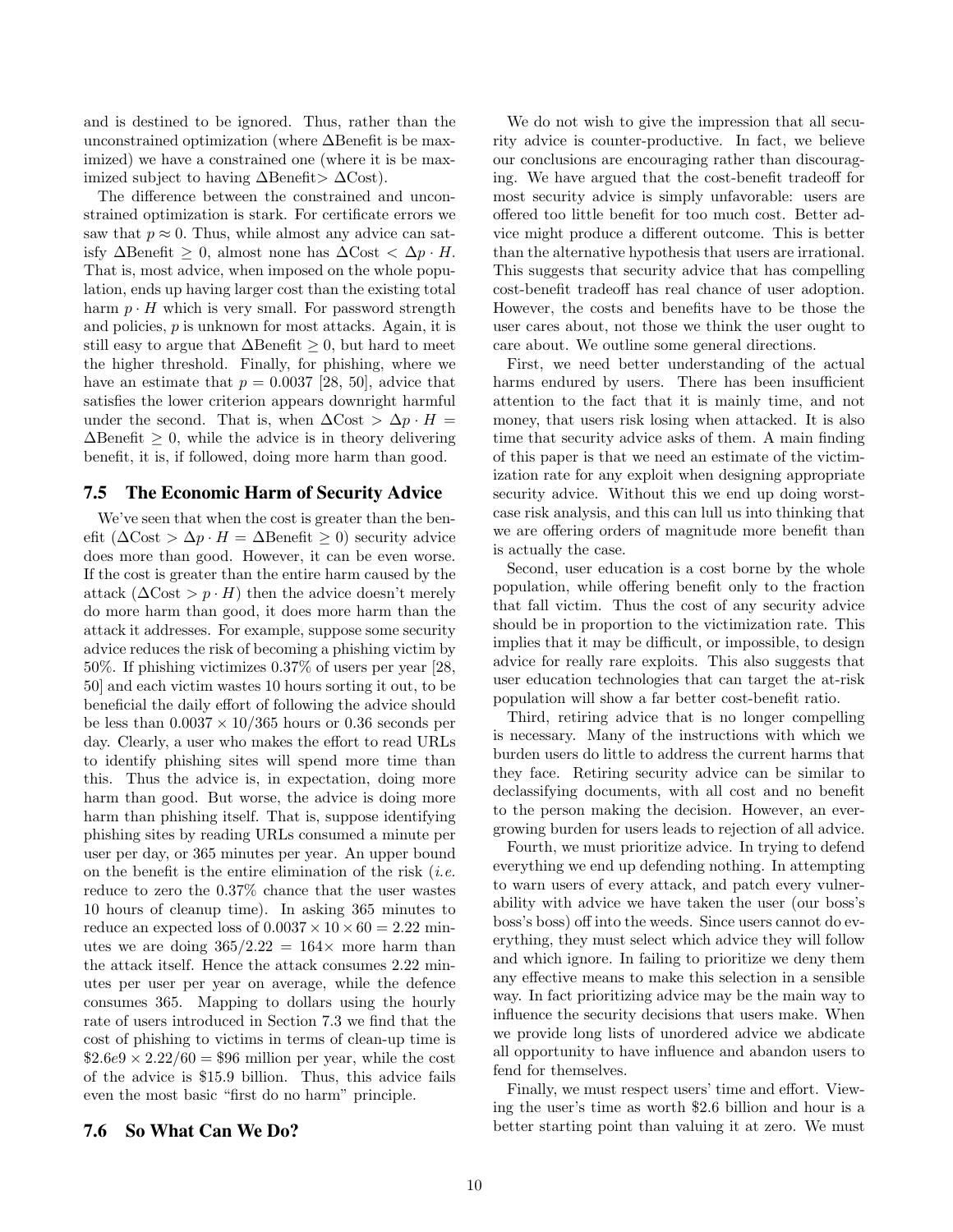understand that when budgets are exhausted, attention to any one piece of advice is achieved only by neglect of something else. Thus, when we exaggerate one danger we reduce the attention that can be paid to another. When we exaggerate all dangers we simply train users to ignore us.

# 8. CONCLUSION

"Given a choice between dancing pigs and security, users will pick dancing pigs every time." While amusing, this is unfair: users are never offered security, either on its own or as an alternative to anything else. They are offered long, complex and growing sets of advice, mandates, policy updates and tips. These sometimes carry vague and tentative suggestions of reduced risk, never security. We have shown that much of this advice does nothing to make users more secure, and some of it is harmful in its own right. Security is not something users are offered and turn down. What they are offered and do turn down is crushingly complex security advice that promises little and delivers less.

How can we help users avoid harm? This begins with a clear understanding of the actual harms they face, and a realistic understanding of their constraints. Without these we are proceeding blindly. Users, we have seen, are not irrational: exhaustive lists that seek to avoid all potential harms are not helpful to them and are ignored. If we want a different outcome we must present a better tradeoff. How did we manage to get things so wrong? In speaking of worst-case rather than average harm we have enormously exaggerated the value of advice. In evaluating advice solely on benefit we have implicitly valued user time and effort at zero.

Note: this paper is not to be read as an encouragement to end-users to ignore security policies or advice. The opinions expressed are those of the author.

Acknowledgement: the author wishes to especially thank Richard Ford and Mary Ellen Zurko for numerous detailed suggestions that helped enormously. He also thanks all of the attendees of NSPW 2009 for many questions and comments that improved the presentation, and Dinei Florêncio for discussions that have greatly influenced his thinking.

# 9. REFERENCES

- [1] http://isc.sans.org/survivaltime.html.
- [2] http://www.vnunet.com/vnunet/news/ 2163714/bank-ireland-backtracks.
- [3] http://www.theregister.co.uk/2005/07/19/ password\_schneier/.
- [4] http://www.schneier.com/blog/archives/ 2005/06/write\_down\_your.html.
- [5] http://searchsecurity.techtarget.com/ magazineFeature/0,296894,sid14\_ gci1256995,00.html.
- [6] http://www.readwriteweb.com/archives/ will\_mainstream\_users\_ever\_learn.php.
- [7] http://www.phishtank.com.
- [8] http://www.securitycartoon.com.
- [9] Making Waves in the Phishers Safest Harbor: Exposing the Dark Side of Subdomain Registries. http://www.antiphishing.org/reports/APWG\_ Advisory\_on\_Subdomain\_Registries.pdf.
- [10] Phishers get more wily as cybercrime grows. http://www.reuters.com/article/ technologyNews/idUSTRE53G01620090417? feedType=RSS&feedName=technologyNews.
- [11] Regulation E of the Federal Reserve Board. http://ecfr.gpoaccess.gov/cgi/t/text/ text-idx?c=ecfr&sid= 0283a311c8b13f29f284816d4dc5aeb7&rgn= div9&view=text&node=12: 2.0.1.1.6.0.3.19.14&idno=12.
- [12] The Fidelity Customer Protection Guarantee. http://personal.fidelity.com/accounts/ services/findanswer/content/security. shtml.cvsr?refpr=custopq11.
- [13] US-Cyber Emergency Response Readiness Team: CyberSecurity Tips. http://www.us-cert.gov/cas/tips/.
- [14] Wells Fargo News Release, Jan 1, 2009. https://www.wellsfargo.com/press/2009/ 20090101\_Wachovia\_Merger.
- [15] Wells Fargo: Online Security Guarantee. https://www.wellsfargo.com/privacy\_ security/online/guarantee.
- [16] Wired: Weak Password Brings 'Happiness' to Twitter Hacker. http://blog.wired.com/ 27bstroke6/2009/01/professed-twitt.html.
- [17] Department of Defense Password Management Guideline. Technical Report CSC-STD-002-85, U.S. Dept. of Defense, Computer Security Center, 1985.
- [18] A. Acquisti and J. Grossklags. Uncertainty, Ambiguity and Privacy. WEIS, 2005.
- [19] A. Beautement, M.A. Sasse and M. Wonham. The Compliance Budget: Managing Security Behaviour in Organisations. NSPW, 2008.
- [20] A. Ozment and S. Schecter. Milk or wine: does software security improve with age? Usenix Security, 2006.
- [21] A. Adams and M. A. Sasse. Users Are Not the Enemy. Commun. ACM, 42(12), 1999.
- [22] C. Jackson, D.R. Simon, D.S. Tan and A. Barth. An Evaluation of Extended Validation Certificates and Picture-in-Picture Phishing Attacks. Proc. Usable Security, 2007.
- [23] R. Dhamija and J. D. Tygar. The battle against phishing: Dynamic security skins. Symp. on